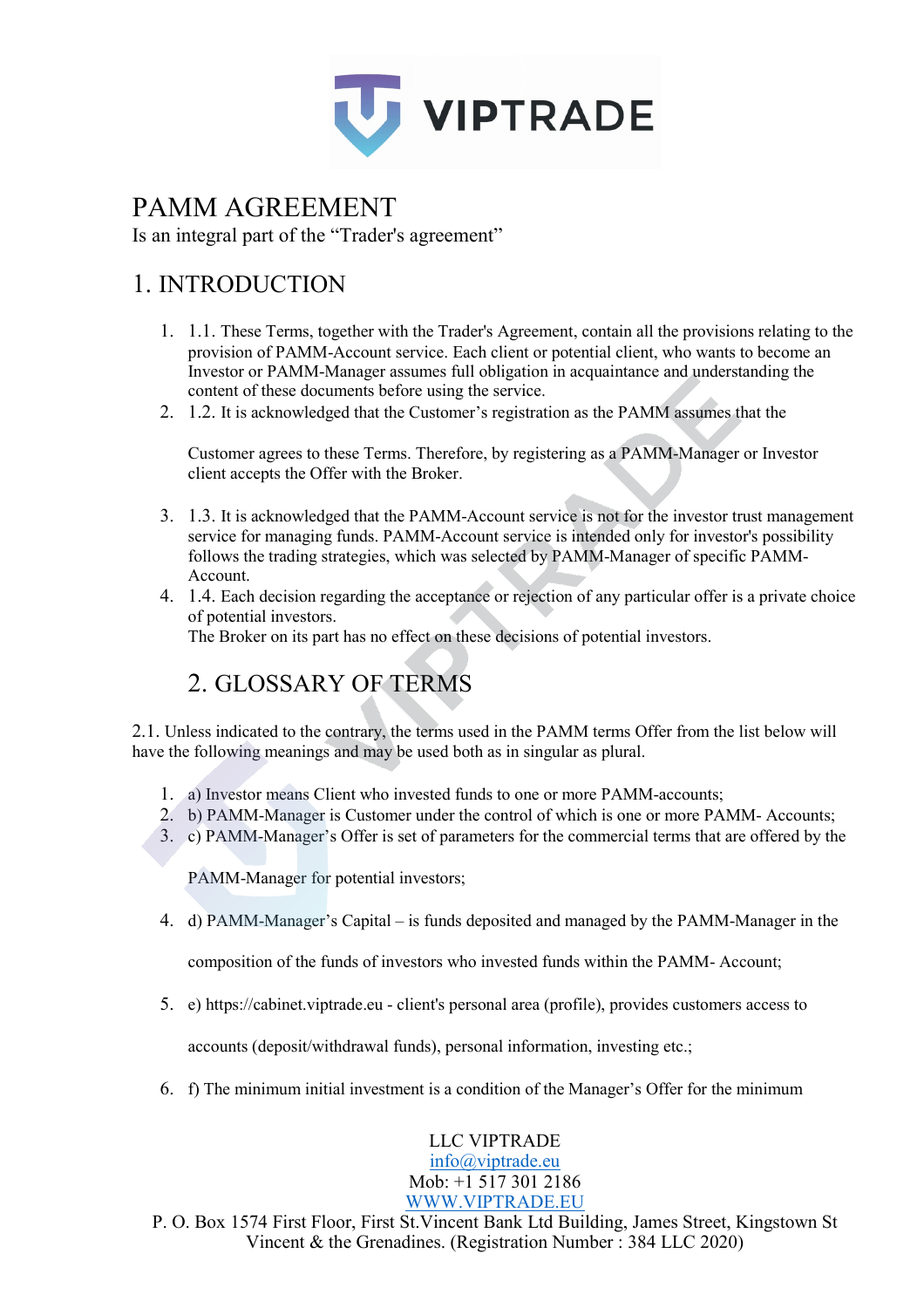

acceptable amount of the initial deposit on PAMM-Account;

7. g) PAMM-Account is account which is managed by the Manager under the

Terms of the Manager's Offer and combines the funds of all investors that accepted the terms of the PAMM-Manager's Offer;

- 8. h) MoneyBox Personal Account in https://cabinet.viptrade.eu;
- 9. i) Rollover is a regular event, moment of approach of which is determined in accordance with

these Terms and Conditions, used for collecting and updating statistics on the PAMM-Account for the calculation and paying of remuneration to the PAMM-Manager and processing of requests for deposit / withdrawal of funds;

10. j) Terms means these PAMM-Accounts Terms;

11. k) Other terms that were not defined above have the meanings assigned to them in the Trader's Agreement.

#### 3. PAMM-ACCOUNT

3.1. The mission of the PAMM-Account service is in providing for investors the possibility of transferring rights to the PAMM-Manager (as its agent) for making trading operations on PAMM-Account in Investors' interests.

3.2.All trading operations without exceptions on investment account are made only by Managing Trader. In accordance with this, the investor can not have any claims to the Broker relatively to trade on the investment account.

## 4. PAMM-MANAGER'S OFFER

1. 4.1. In order to inform investors about terms of the PAMM-Account PAMM-Manager is obliged to publish the relevant PAMM-Manager's Offer.

Based on the parameters specified in the PAMM-Manager's Offer, the Company calculates the remuneration payable to PAMM-Manager and other terms and conditions applicable to each specific PAMM-Account.

2. 4.2. Acceptance of the PAMM-Manager's Offer by Investor is not a contract between the investor and the PAMM-Manager.

Acceptance of the PAMM-Manager's Offer represents the desire of investors to the Broker to follow a trading strategy of the specific PAMM-Account.

# LLC VIPTRADE

[info@viptrade.eu](mailto:info@viptrade.eu) Mob: +1 517 301 2186 [WWW.VIPTRADE.EU](http://www.viptrade.eu/)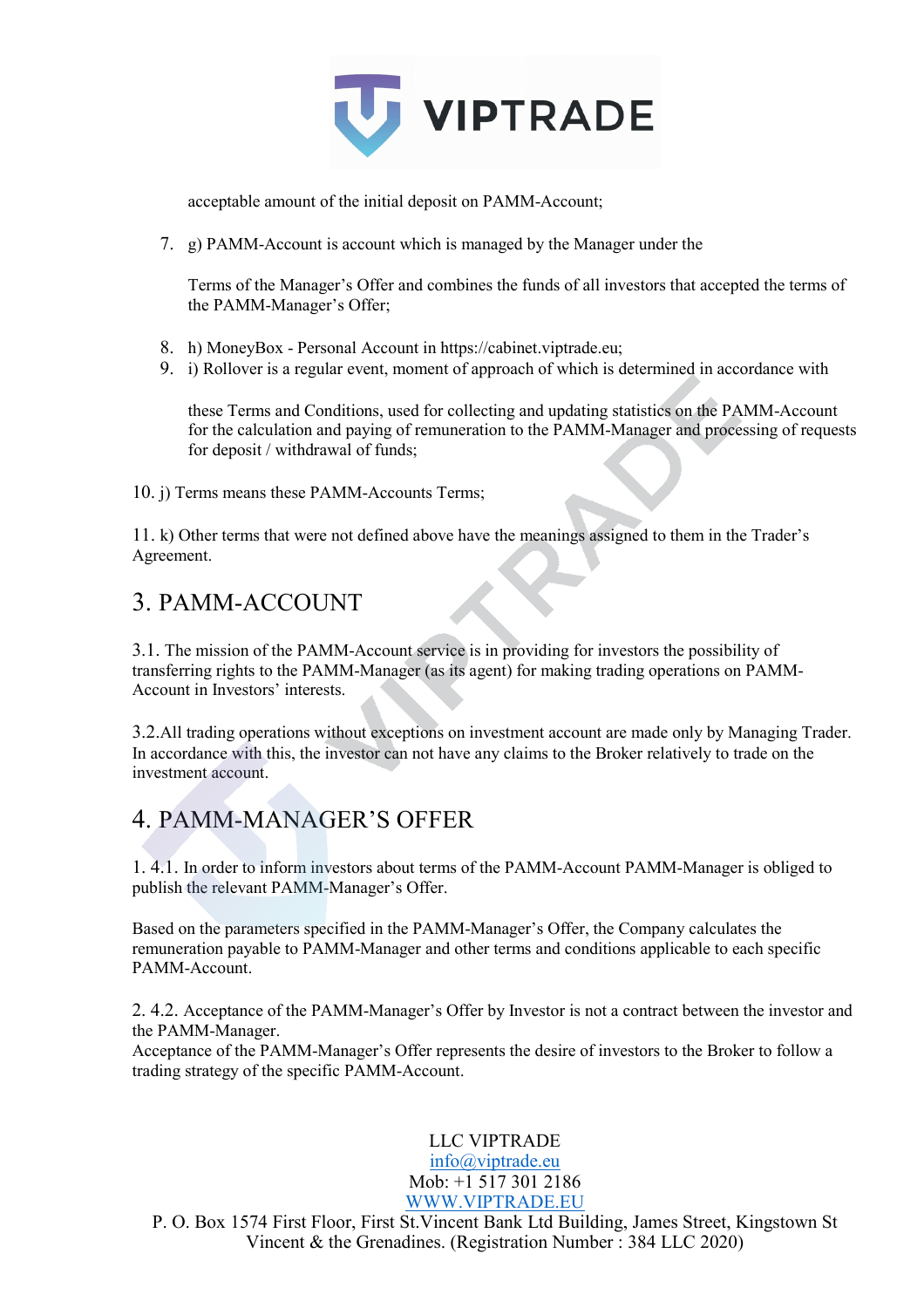

Authorizes the Broker to automatically execute of transactions on the PAMM-Account of the PAMM-Manager using the funds invested by the Investor to the Investment Account. Also authorizes the Broker to calculate the remuneration and pay from the PAMM-Account to PAMM-Manager.

4.3. Activation Terms of PAMM-Manager's Offer presented on the website of the Broker.

## 5. INVESTOR'S FUNDS

5.1. To transfer funds to MoneyBox and withdraw funds from MoneyBox Investor uses [https://cabinet.viptrade.eu](https://cabinet.viptrade.eu/) functional. The amount intended for deposit on the PAMM-Account is charged from MoneyBox, and the amount charged from the PAMM-Account is credited to MoneyBox minus the payments in favor PAMM-Manager under the terms of the PAMM-Manager's Offer. The request cannot be canceled after its direction.

5.2.In the case where a transferring currency to the PAMM-Account differs from the PAMM account currency, the conversion performs at the internal rate of the Broker. The funds withdrawn from the PAMM-Account is credited to the Investor's MoneyBox in the PAMM- Account currency.

5.3.Depositing funds on the PAMM-Account or the withdrawal funds from the PAMM- Account will be made within the next Rollover after receiving request by Broker from investor.

5.4. When Investor send a request to the Broker for withdraw funds from the PAMM-

Account, the Investor's responsibility to ensure that the amount available for withdrawal (because it includes funds by many users). Otherwise Broker may reject such a request.

## 6. ROLLOVER

6.1. Rollover is carried out according to the rollover graphic of the specific PAMM-Account. Rollover period of the specific PAMM-Account is set by PAMM-Manager and can be shift on condition that the interests of all parties in the PAMM system (the trader, investors and partners) are taken into account. The time of each Rollover can take several minutes (no more than 1 hour).

6.2. Rollover is used for collecting and updating statistics on the PAMM-Account, for the calculation and paying of remuneration to the PAMM-Manager and processing of requests for deposit / withdrawal of funds.

## 7. CALCULATIONS AND TRANSFERS

7.1. Funds of PAMM-Account are calculated according to the following principle:

LLC VIPTRADE [info@viptrade.eu](mailto:info@viptrade.eu) Mob: +1 517 301 2186 [WWW.VIPTRADE.EU](http://www.viptrade.eu/)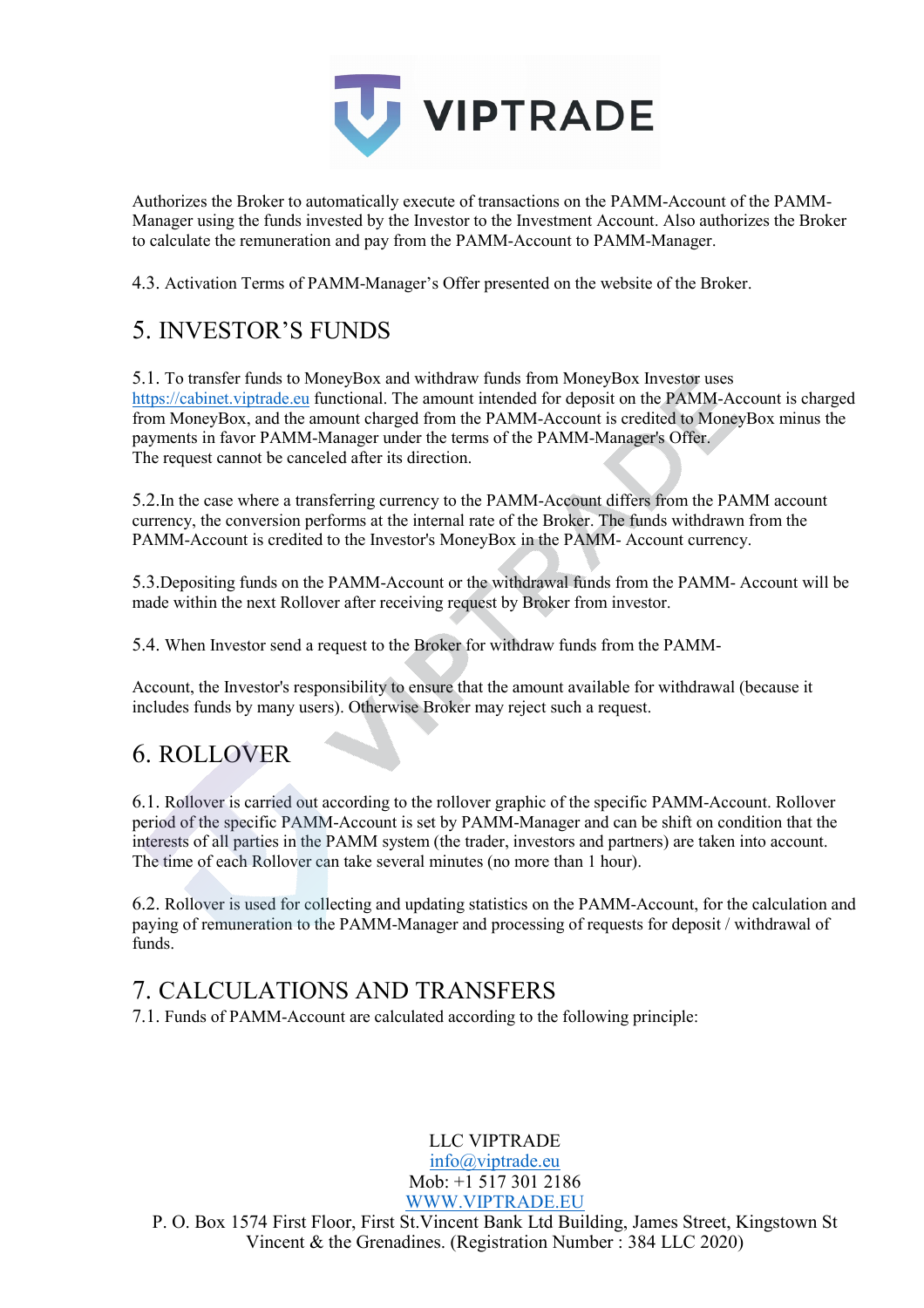

1. a) profit or loss for each open position increases or decreases the funds accordingly; 2. b) payment of remuneration to the PAMM-Manager accordingly reduces the funds; 3. c) deposit funds to PAMM-Account, respectively, increases funds;

## 8. WARRANTIES, REPRESENTATIONS AND UNDERTAKINGS

- 1. 8.1. In addition to taking over guarantees and assurances in accordance with the terms of the Customer Agreement, each investor and PAMM-Manager further guarantee and undertake to assure that:
	- 1. a) he/she has fully read and understood these Terms and agrees to comply with them;
		- 2. b) his/her activities related to any of the PAMM-Account fully comply with any applicable law;
		- 3. c) he/she in a timely manner informs the Broker about existence of disputable situation or any claim relatively to service of the PAMM-account in accordance with the provisions of the Trader's Agreement on the procedure for resolving disputes.
- 2. 8.2. Manager further warrants, undertakes and assures that:
	- 1. a) he/she will carry out transactions in the interest of investors;
		- 2. b) he/she will assist the Broker to the extent necessary to resolve any disputable issues or complaints received from investors;
		- 3. c) he/she will not claim actions that may create the appearance that he/she is affiliated with the Broker, or cooperates with the Broker. In particular, it is not allowed to use the logo of the Company in any documents of PAMM-Manager;
		- 4. d) in the event of a dispute, the Broker reserves the right to block all funds on the accounts of Manager until full settlement of the dispute.

## 9. PAMM ACCOUNT LIQUIDATION

LLC VIPTRADE [info@viptrade.eu](mailto:info@viptrade.eu) Mob: +1 517 301 2186 [WWW.VIPTRADE.EU](http://www.viptrade.eu/)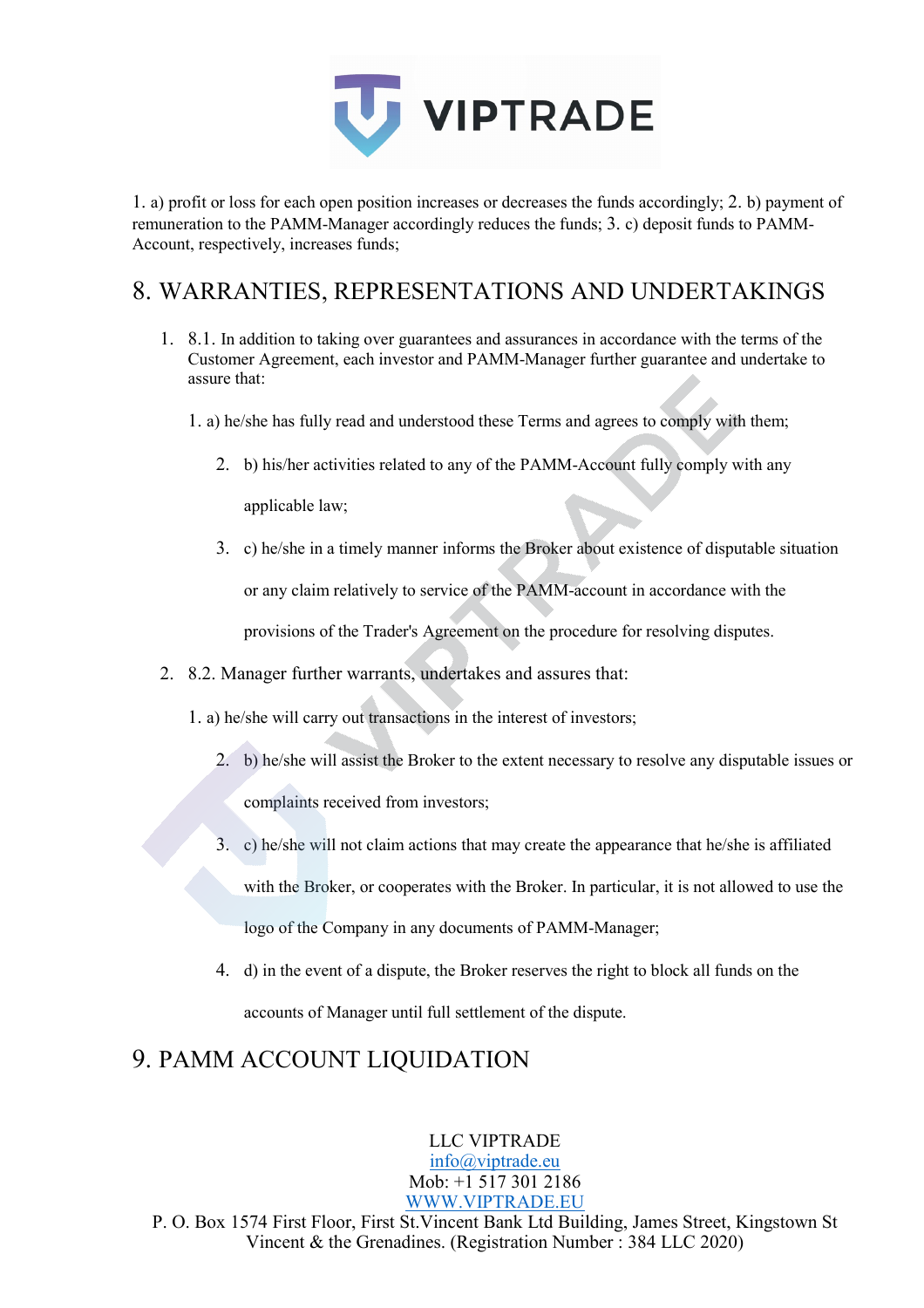

- 1. 9.1. Upon liquidation of PAMM-Account all opened orders on this account will be automatically closed at the current price and all pending orders will be automatically canceled.
- 2. 9.2. Manager for its part has the right to initiate PAMM-Account liquidation, giving the Broker a corresponding request by the https://cabinet.viptrade.eu, in which case the PAMM- Account will be liquidated.
- 3. 9.3. After the account liquidation, the funds on this account is automatically sharing between all participants of the account and the account is removing from the PAMM rating.
- 4. 9.4. Upon PAMM-Account liquidation, the Broker sends appropriate notifications via [https://cabinet.viptrade.eu](https://cabinet.viptrade.eu/) to Manager and Clients.

## 10.STATEMENT OF RISKS

10.1. The investor must be aware of the risks inherent in the PAMM-Account service (such risks are in addition to the risks that are described in the risk Declaration), which can lead to substantial losses up to the loss of all funds invested on the PAMM-Account:

- 1. a) the Broker does not have opportunities to fully verify the degree of professionalism and experience of PAMM-Managers, respectively it is possible that the skills and knowledge of PAMM-Manager to manage the PAMM-Account may not be enough;
- 2. b) PAMM-Manager can disrupt the obligation to manage the PAMM-Account with respect to the best interests of investors, which the Broker may not have the information, so that the funds invested to PAMM-Account, can be lost;
- 3. c) in the case of non-compliance with the privacy of identification data by PAMM-Manager, access to the PAMM-Account can get unauthorized person, in consequence of that, the funds invested to PAMM-Account, may belost;
- 4. d) The positive results of the PAMM-Account management in the past, can not be regarded as a precondition for an unambiguous positive results in the future on the same PAMM-Account;
- 2. 10.2. If the Broker has grounds for supposing the action of PAMM-Manager as a violation of these Terms and Conditions, the Broker reserves the right on its discretion to use the funds placed by PAMM-Manager in the Company, in order to meet the claims of investors who have placed their funds to the PAMM-Account of the PAMM-Manager.
- 3. 10.3. Information provided in this section (list of risks) is not (and is not meant to be) exhaustive. Every PAMM-Manager undertakes to make an informed decision about managing the PAMM-Account before this PAMM-Account is registered. Each investor undertakes to assess all possible risks before investing money in the PAMM-Account, and if necessary, seek professional advice on the matter.

## 11.OTHER CONDITIONS

1. 11.1. Terms are in addition to the provisions of the "Trader Agreement" concluded by the

Broker with each PAMM-Manager and each investor. The relevant provisions of the

#### LLC VIPTRADE

[info@viptrade.eu](mailto:info@viptrade.eu) Mob: +1 517 301 2186 [WWW.VIPTRADE.EU](http://www.viptrade.eu/)